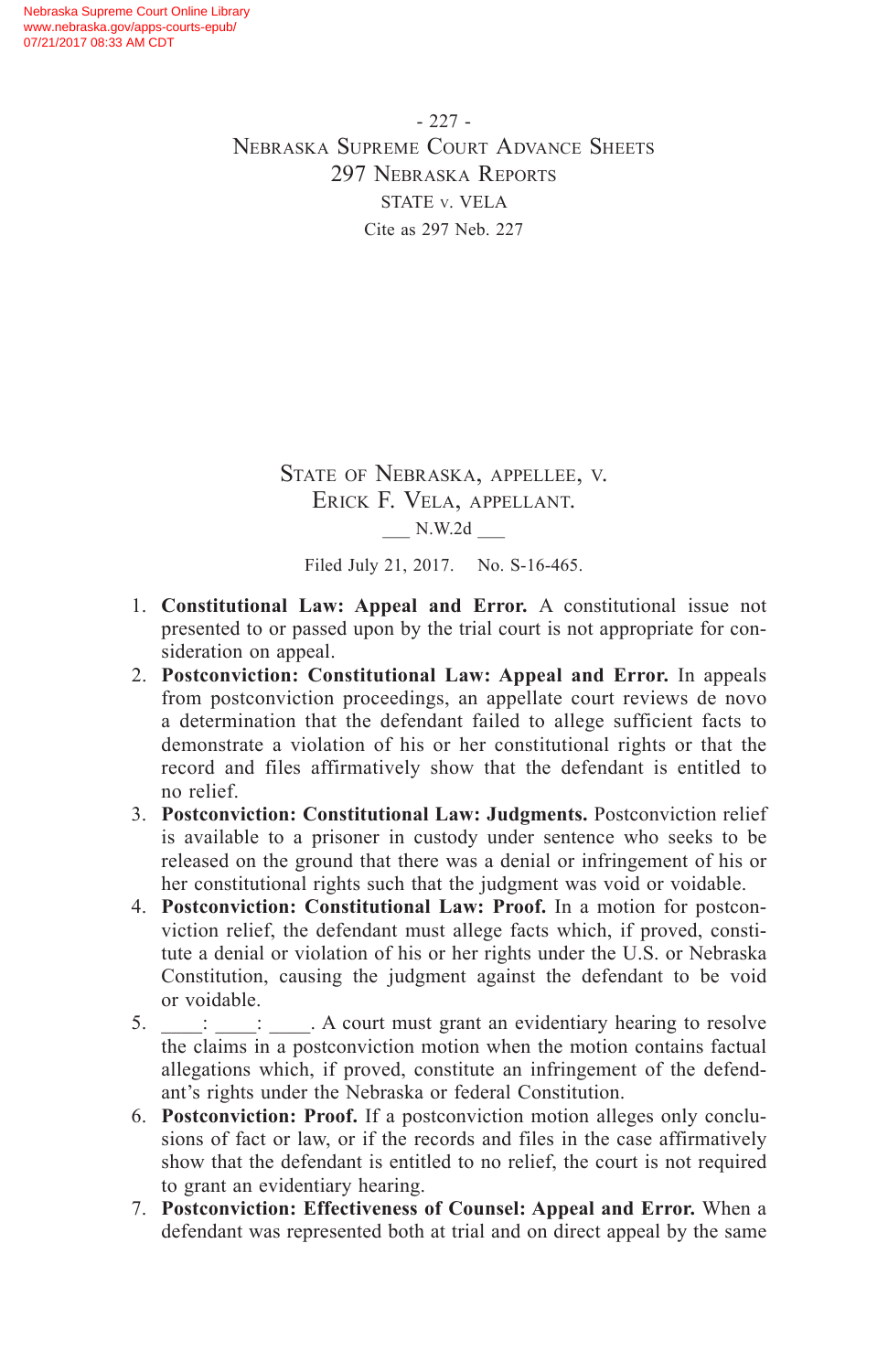- 228 - Nebraska Supreme Court Advance Sheets 297 Nebraska Reports STATE v. VELA Cite as 297 Neb. 227

counsel, the defendant's first opportunity to assert ineffective assistance of counsel is in a motion for postconviction relief.

- 8. **Constitutional Law: Effectiveness of Counsel.** A proper ineffective assistance of counsel claim alleges a violation of the fundamental constitutional right to a fair trial.
- 9. **Effectiveness of Counsel: Proof: Words and Phrases: Appeal and Error.** To prevail on a claim of ineffective assistance of counsel under *Strickland v. Washington*, 466 U.S. 668, 104 S. Ct. 2052, 80 L. Ed. 2d 674 (1984), the defendant must show that his or her counsel's performance was deficient and that this deficient performance actually prejudiced the defendant's defense. To show prejudice under the prejudice component of the *Strickland* test, the defendant must demonstrate a reasonable probability that but for his or her counsel's deficient performance, the result of the proceeding would have been different. A reasonable probability does not require that it be more likely than not that the deficient performance altered the outcome of the case; rather, the defendant must show a probability sufficient to undermine confidence in the outcome.
- 10. **Postconviction: Effectiveness of Counsel: Appeal and Error.** A claim of ineffective assistance of appellate counsel which could not have been raised on direct appeal may be raised on postconviction review.
- 11. **Effectiveness of Counsel: Appeal and Error.** When analyzing a claim of ineffective assistance of appellate counsel, courts usually begin by determining whether appellate counsel actually prejudiced the defendant. That is, courts begin by assessing the strength of the claim appellate counsel failed to raise.
- 12. **Example 12.** Counsel's failure to raise an issue on appeal could be ineffective assistance only if there is a reasonable probability that inclusion of the issue would have changed the result of the appeal.
- 13. **Trial: Juries.** The retention or rejection of a venireperson as a juror is a matter of discretion with the trial court.
- 14. **Juries: Discrimination: Appeal and Error.** An appellate court reviews de novo the facial validity of an attorney's race-neutral explanation for using a peremptory challenge as a question of law.
- 15. **Juries: Discrimination: Prosecuting Attorneys: Appeal and Error.**  An appellate court reviews for clear error a trial court's factual determination regarding whether a prosecutor's race-neutral explanation is persuasive and whether the prosecutor's use of a peremptory challenge was purposefully discriminatory.

Appeal from the District Court for Madison County: James G. Kube, Judge. Affirmed.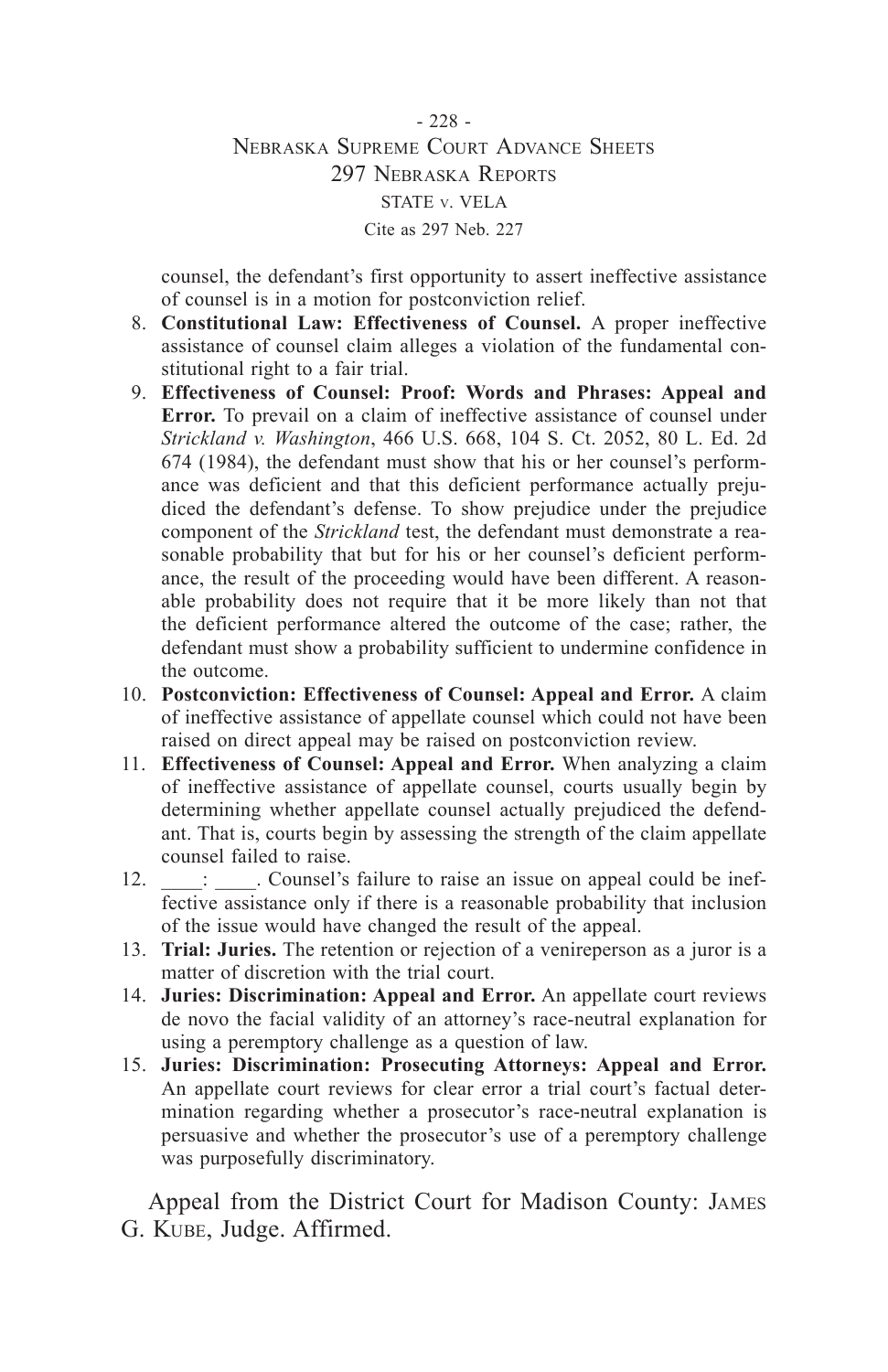Patrick P. Carney, of Carney Law, P.C., for appellant.

Douglas J. Peterson, Attorney General, and James D. Smith for appellee.

Wright, Miller-Lerman, Cassel, Stacy, Kelch, and Funke, JJ., and INBODY, Judge.

Miller-Lerman, J.

# NATURE OF CASE

Erick F. Vela appeals the order of the district court for Madison County which overruled his motion for postconviction relief without an evidentiary hearing. He claims the district court erred when it rejected six of his claims of ineffective assistance of counsel. He also asks this court to consider an additional claim that was not presented to or passed upon by the district court. We affirm the district court's order.

# STATEMENT OF FACTS

On June 12, 2003, Vela pled guilty to the murders of Lisa Bryant, Lola Elwood, Jo Mausbach, Evonne Tuttle, and Samuel Sun. The five victims had been killed during an attempted bank robbery carried out by Vela and two other men, Jorge Galindo and Jose Sandoval, in Norfolk, Nebraska, on September 26, 2002. Vela pled guilty to five counts of first degree murder and five counts of use of a deadly weapon to commit a felony. He also pled guilty to counts of burglary, robbery, and use of a deadly weapon to commit a felony related to the forcible entry into a home and the theft of a vehicle, which occurred after the men left the bank.

The State sought the death penalty, and an aggravation hearing was held in which a jury found the existence of five statutory aggravating circumstances for each of the five murders. After a sentencing hearing, a three-judge panel imposed the death penalty for each of the five murders. We affirmed Vela's sentences on direct appeal. *State v. Vela*, 279 Neb. 94, 777 N.W.2d 266 (2010).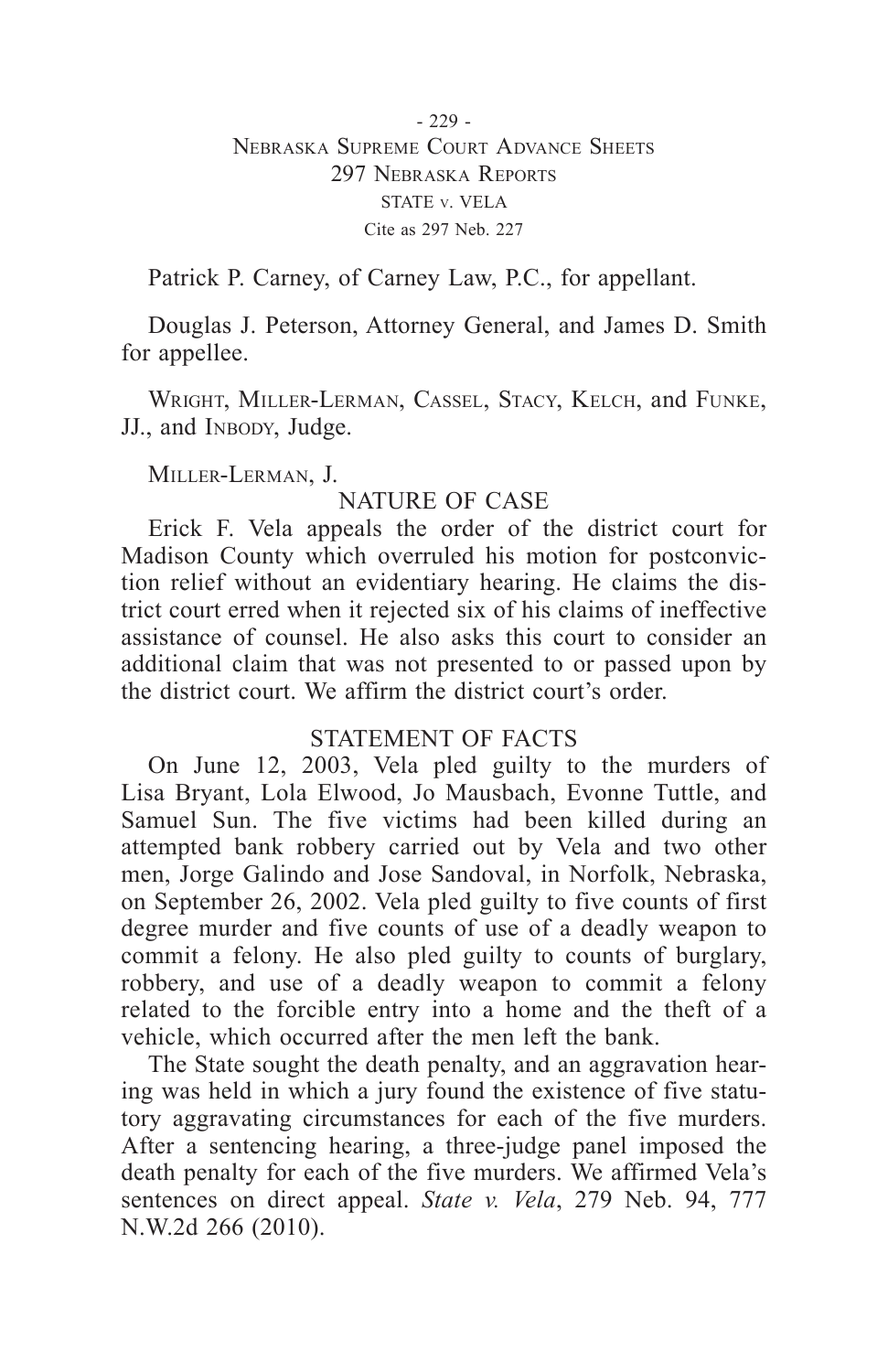On January 7, 2014, Vela filed an amended motion for postconviction relief in the district court. Because Vela was represented by the same counsel at trial and on direct appeal, this postconviction proceeding was his first opportunity to assert that he received ineffective assistance of counsel. Vela's motion raised numerous claims of ineffective assistance of trial and appellate counsel. The district court overruled Vela's motion for postconviction relief without an evidentiary hearing.

Vela appealed the denial to this court in case No. S-14-557. In a memorandum opinion, we concluded that the district court had used an incorrect standard to determine whether an evidentiary hearing was required on Vela's postconviction claims. *State v. Vela*, 290 Neb. xvii (No. S-14-557, May 8, 2015). We therefore vacated the order and remanded the cause to the district court for reconsideration of Vela's motion using the correct standard.

On remand, the district court filed an order on April 12, 2016, in which it recited a standard consistent with the standard set forth in our memorandum opinion. The district court then considered and rejected each of Vela's claims for postconviction relief and concluded that no evidentiary hearing was required on any of the claims. The court therefore overruled Vela's motion for postconviction relief and his request for an evidentiary hearing.

Vela appeals the district court's order overruling his motion for postconviction relief without an evidentiary hearing. In this current appeal, Vela assigns error to the district court's rejection of six of his claims. Further details regarding those six claims, the facts related thereto, and the district court's analysis of those claims are set forth in our analysis below.

# ASSIGNMENTS OF ERROR

Vela claims that the district court erred when it denied postconviction relief without an evidentiary hearing on the following claims of ineffective assistance of trial and appellate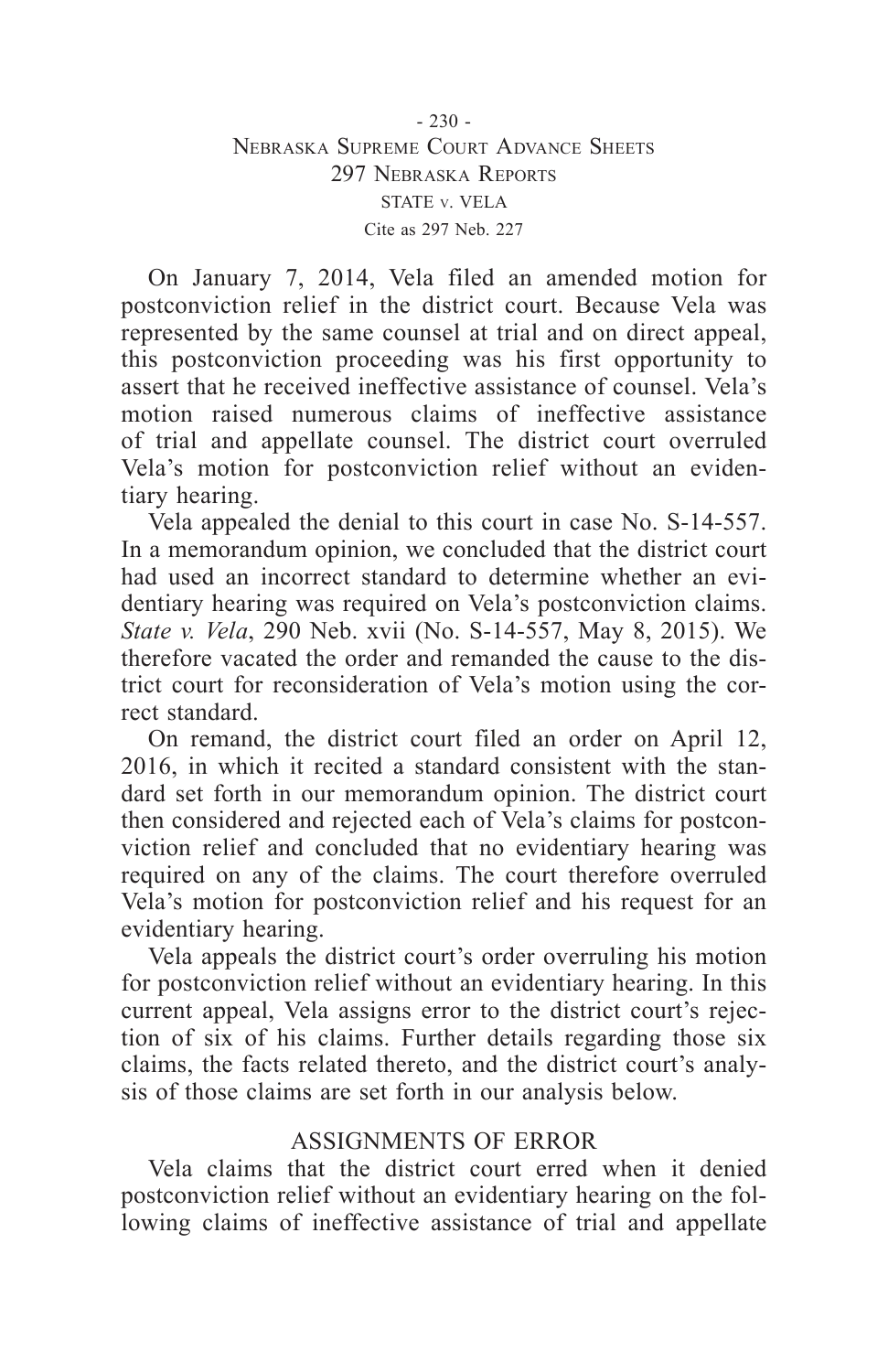#### - 231 - Nebraska Supreme Court Advance Sheets 297 Nebraska Reports STATE v. VELA Cite as 297 Neb. 227

counsel: (1) Counsel deterred Vela from entering a guilty plea early in the case; (2) counsel failed to timely discover and adequately challenge the existence of a personal relationship between a prosecutor and the presiding juror; (3) counsel failed to assign error on direct appeal to the trial court's overruling of Vela's challenges based on *Batson v. Kentucky*, 476 U.S. 79, 106 S. Ct. 1712, 90 L. Ed. 2d 69 (1986); (4) counsel failed to allow the State's expert to conduct testing on Vela to determine his level of intellectual ability; (5) counsel failed to request that a definition of malice be included in the jury instruction setting forth aggravating circumstances; and (6) counsel failed to offer evidence to negate a finding of malice.

[1] In addition, Vela asks this court to consider a claim that, he asserts, presents clear error. Vela claims that he received ineffective assistance of counsel because counsel failed, both at trial and on direct appeal, to challenge the constitutionality of Nebraska's capital sentencing statutory scheme on the basis that it allows a panel of judges, rather than a jury, to determine mitigating circumstances and to weigh aggravating circumstances against mitigating circumstances. Vela's arguments in this regard are based in large part on the opinion of the U.S. Supreme Court in *Hurst v. Florida*, U.S. 136 S. Ct. 616, 193 L. Ed. 2d 504 (2016), which was filed January 12, 2016. Vela acknowledges that this claim was not raised in his motion for postconviction relief and was not considered by the district court. A constitutional issue not presented to or passed upon by the trial court is not appropriate for consideration on appeal. *State v. Boche*, 294 Neb. 912, 885 N.W.2d 523 (2016). We therefore do not consider this claim in this appeal.

#### STANDARD OF REVIEW

[2] In appeals from postconviction proceedings, an appellate court reviews de novo a determination that the defendant failed to allege sufficient facts to demonstrate a violation of his or her constitutional rights or that the record and files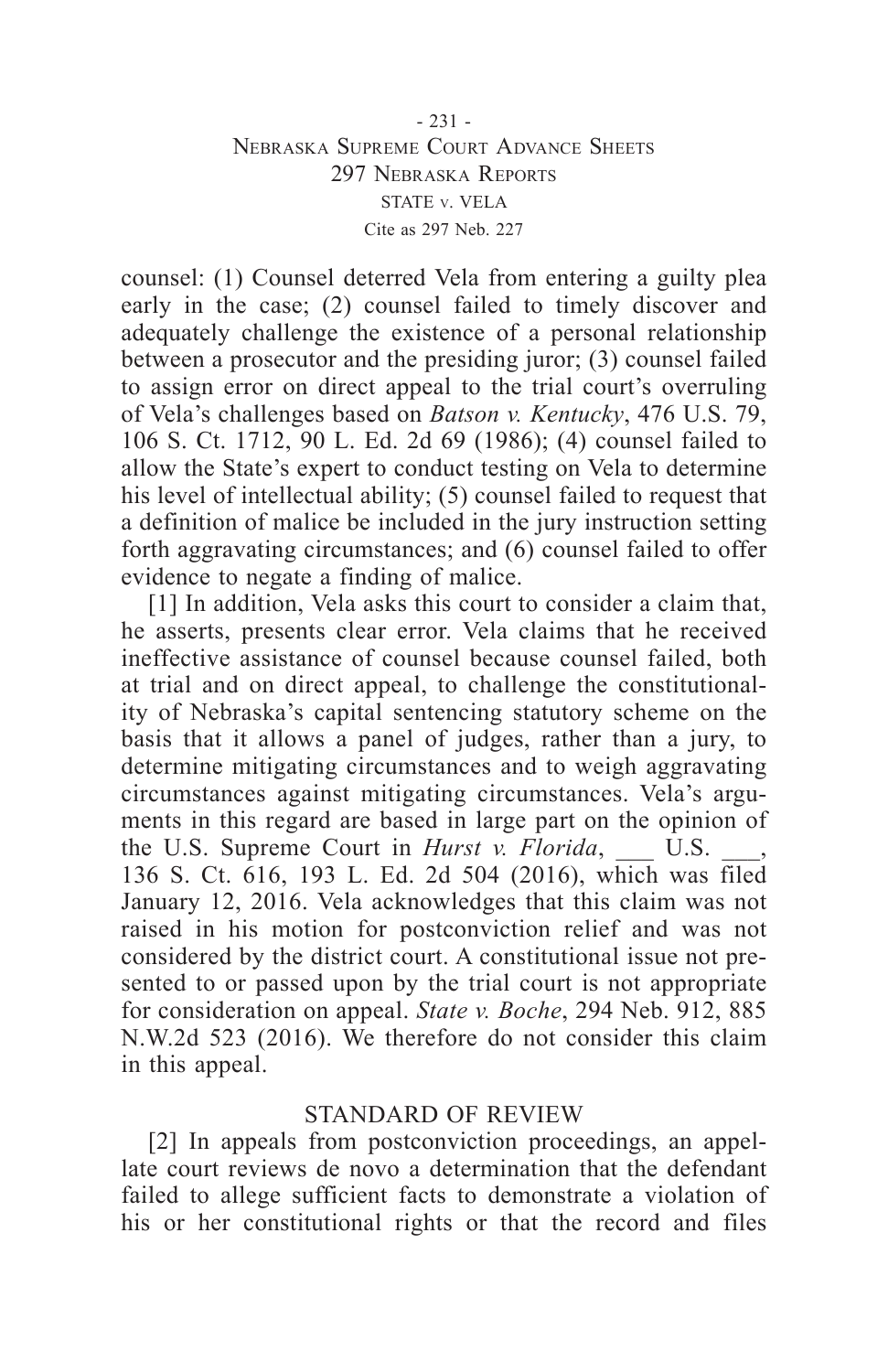affirmatively show that the defendant is entitled to no relief. *State v. Watson*, 295 Neb. 802, 891 N.W.2d 322 (2017).

# ANALYSIS

Vela claims, generally, that the district court erred when it denied his postconviction motion without an evidentiary hearing and, specifically, when it rejected six of his claims. Therefore, before reviewing the merits of Vela's specific claims, we review general standards relating to postconviction relief.

[3-6] Postconviction relief is available to a prisoner in custody under sentence who seeks to be released on the ground that there was a denial or infringement of his or her constitutional rights such that the judgment was void or voidable. *State v. Watson, supra*. Thus, in a motion for postconviction relief, the defendant must allege facts which, if proved, constitute a denial or violation of his or her rights under the U.S. or Nebraska Constitution, causing the judgment against the defendant to be void or voidable. *Id*. A court must grant an evidentiary hearing to resolve the claims in a postconviction motion when the motion contains factual allegations which, if proved, constitute an infringement of the defendant's rights under the Nebraska or federal Constitution. *Id*. If a postconviction motion alleges only conclusions of fact or law, or if the records and files in the case affirmatively show that the defendant is entitled to no relief, the court is not required to grant an evidentiary hearing. *Id*.

[7] Vela's postconviction claims center on the alleged ineffective assistance provided by his trial counsel, who was also his counsel on direct appeal. When a defendant was represented both at trial and on direct appeal by the same counsel, the defendant's first opportunity to assert ineffective assistance of counsel is in a motion for postconviction relief. *State v. Ely*, 295 Neb. 607, 889 N.W.2d 377 (2017).

[8,9] A proper ineffective assistance of counsel claim alleges a violation of the fundamental constitutional right to a fair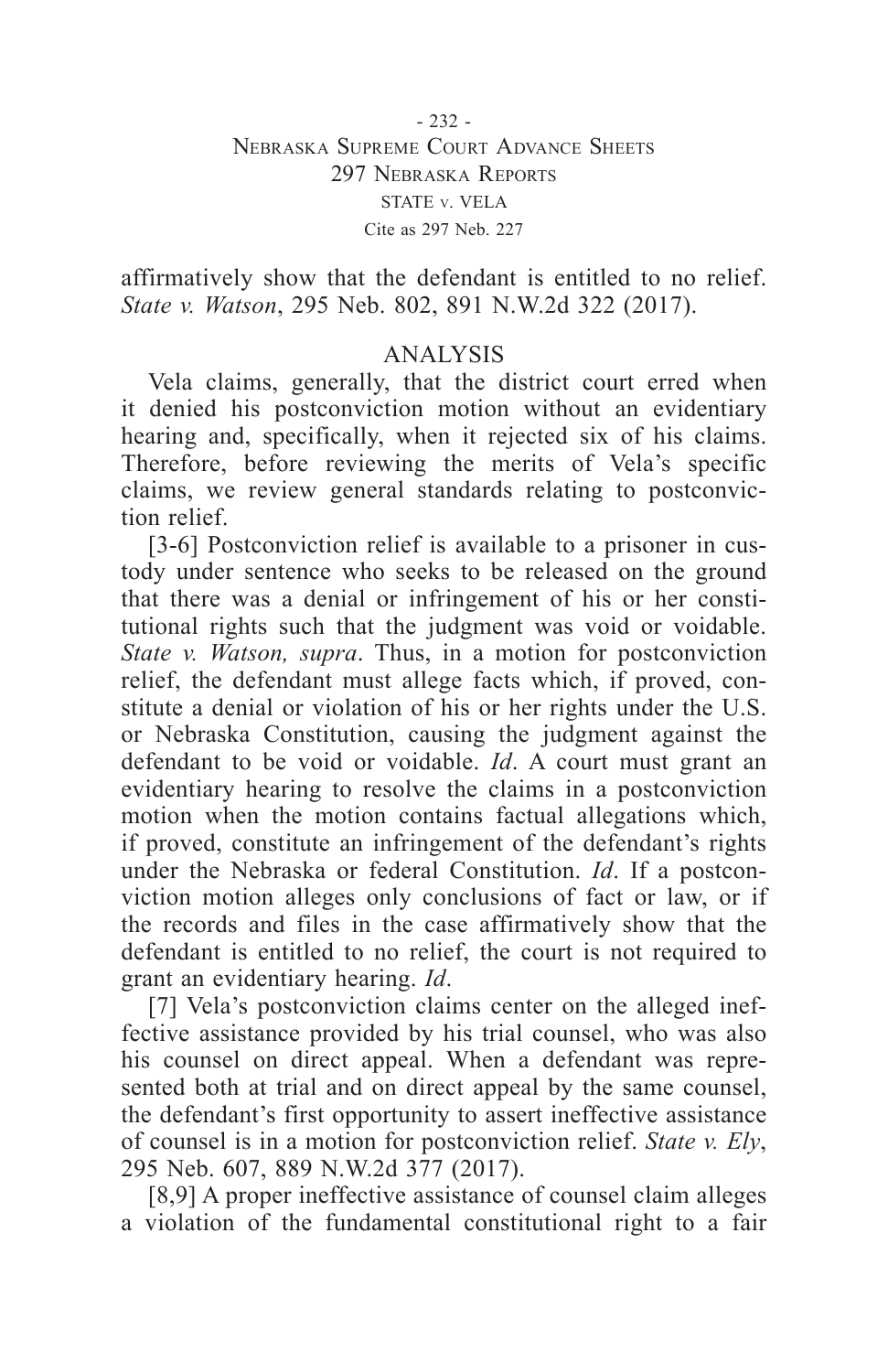#### - 233 - Nebraska Supreme Court Advance Sheets 297 Nebraska Reports STATE v. VELA Cite as 297 Neb. 227

trial. *State v. Watson, supra*. To prevail on a claim of ineffective assistance of counsel under *Strickland v. Washington*, 466 U.S. 668, 104 S. Ct. 2052, 80 L. Ed. 2d 674 (1984), the defendant must show that his or her counsel's performance was deficient and that this deficient performance actually prejudiced the defendant's defense. *Id*. To show prejudice under the prejudice component of the *Strickland* test, the defendant must demonstrate a reasonable probability that but for his or her counsel's deficient performance, the result of the proceeding would have been different. *Id*. A reasonable probability does not require that it be more likely than not that the deficient performance altered the outcome of the case; rather, the defendant must show a probability sufficient to undermine confidence in the outcome. *Id*.

[10-12] Vela claims that in certain respects counsel was ineffective on direct appeal as well as at trial. A claim of ineffective assistance of appellate counsel which could not have been raised on direct appeal may be raised on postconviction review. *State v. Ely, supra*. When analyzing a claim of ineffective assistance of appellate counsel, courts usually begin by determining whether appellate counsel actually prejudiced the defendant. *Id*. That is, courts begin by assessing the strength of the claim appellate counsel failed to raise. *Id*. Counsel's failure to raise an issue on appeal could be ineffective assistance only if there is a reasonable probability that inclusion of the issue would have changed the result of the appeal. *State v. Starks*, 294 Neb. 361, 883 N.W.2d 310 (2016).

With these standards in mind, we review Vela's specific claims.

#### *First Claim: Timing of Plea.*

In his amended motion for postconviction relief, Vela claimed that his counsel's performance was deficient because counsel failed to advise him to plead guilty to all counts at an earlier stage of the proceedings against him. The information against Vela was filed on October 31, 2002, and he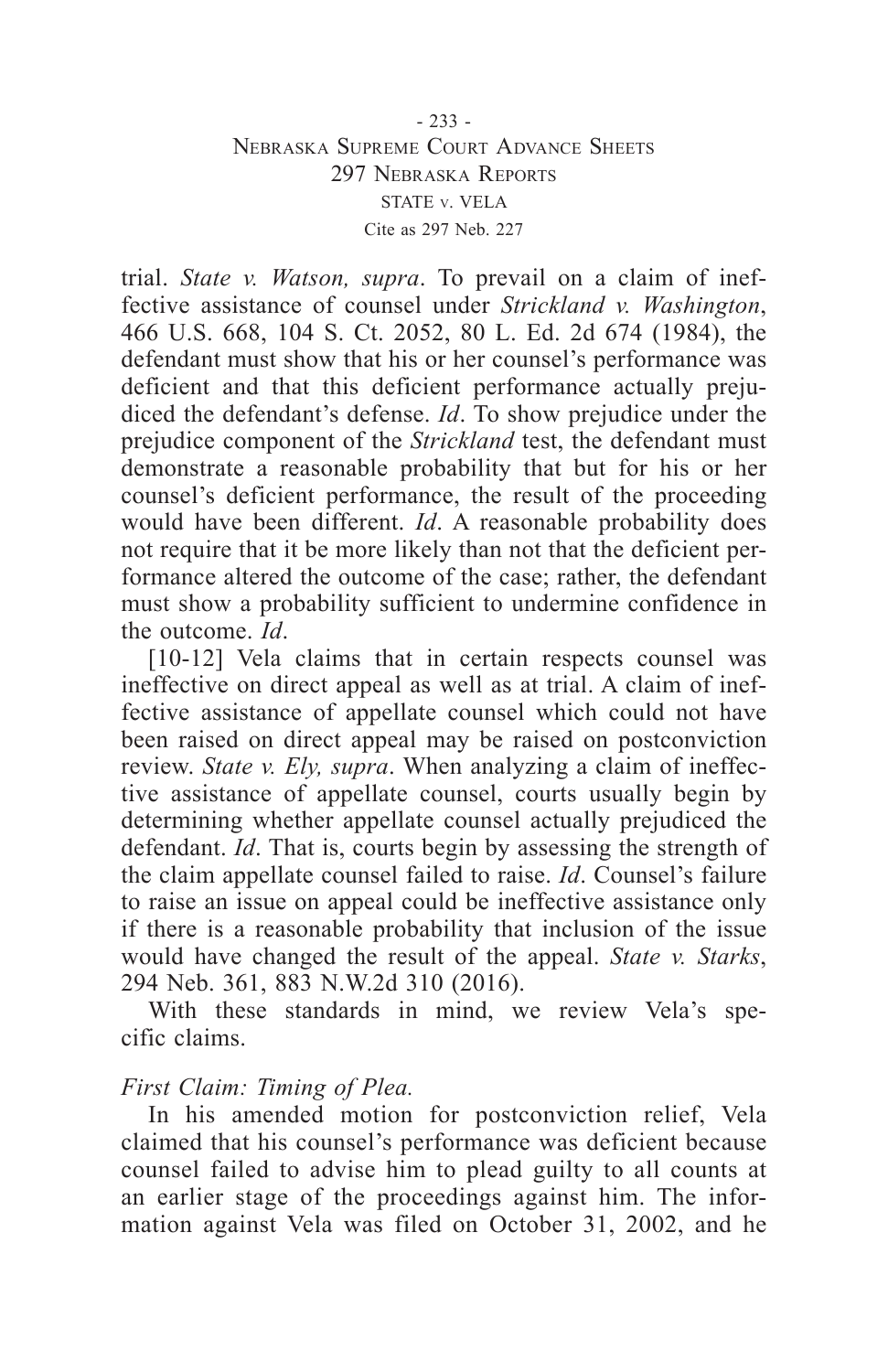pled guilty on June 12, 2003. Vela asserted that he missed out on various strategic advantages because he did not plead guilty sooner.

First, Vela stated that on November 22, 2002, the Governor signed 2002 Neb. Laws, L.B. 1, which was enacted in response to the U.S. Supreme Court's decision in *Ring v. Arizona*, 536 U.S. 584, 122 S. Ct. 2428, 153 L. Ed. 2d 556 (2002). Vela argued that if he had pled guilty prior to the effective date of L.B. 1, he would not have been subject to the death penalty, because Nebraska had no effective death penalty at that time.

Second, Vela noted that even after the enactment of L.B. 1, which required, inter alia, that the prosecutor allege aggravating circumstances in the information charging first degree murder, the prosecutor in this case did not actually amend the information to allege aggravating circumstances until January 29, 2003. Vela argued that if he had pled guilty prior to the amendment, the death penalty would not have been available, because the information in effect at that time did not allege aggravating circumstances.

Finally, Vela noted that on March 17, 2003, the body of Travis Lundell was found; Lundell was the victim of a separate homicide in which Vela was involved. Vela contends that the discovery of Lundell's body and Vela's implication in the homicide disadvantaged him in two ways in regard to capital sentencing. First, evidence of the Lundell homicide supported the finding of the aggravating circumstance set forth in Neb. Rev. Stat. § 29-2523(1)(a) (Reissue 2008), that he had "a substantial prior history of serious assaultive or terrorizing criminal activity," upon which aggravating circumstance finding the three-judge panel placed substantial importance when it sentenced him to death. Second, the threejudge panel discounted the importance of Vela's guilty plea as a mitigating circumstance, because the panel determined that one reason Vela entered his plea was because a codefendant had cooperated with authorities in connection with the Lundell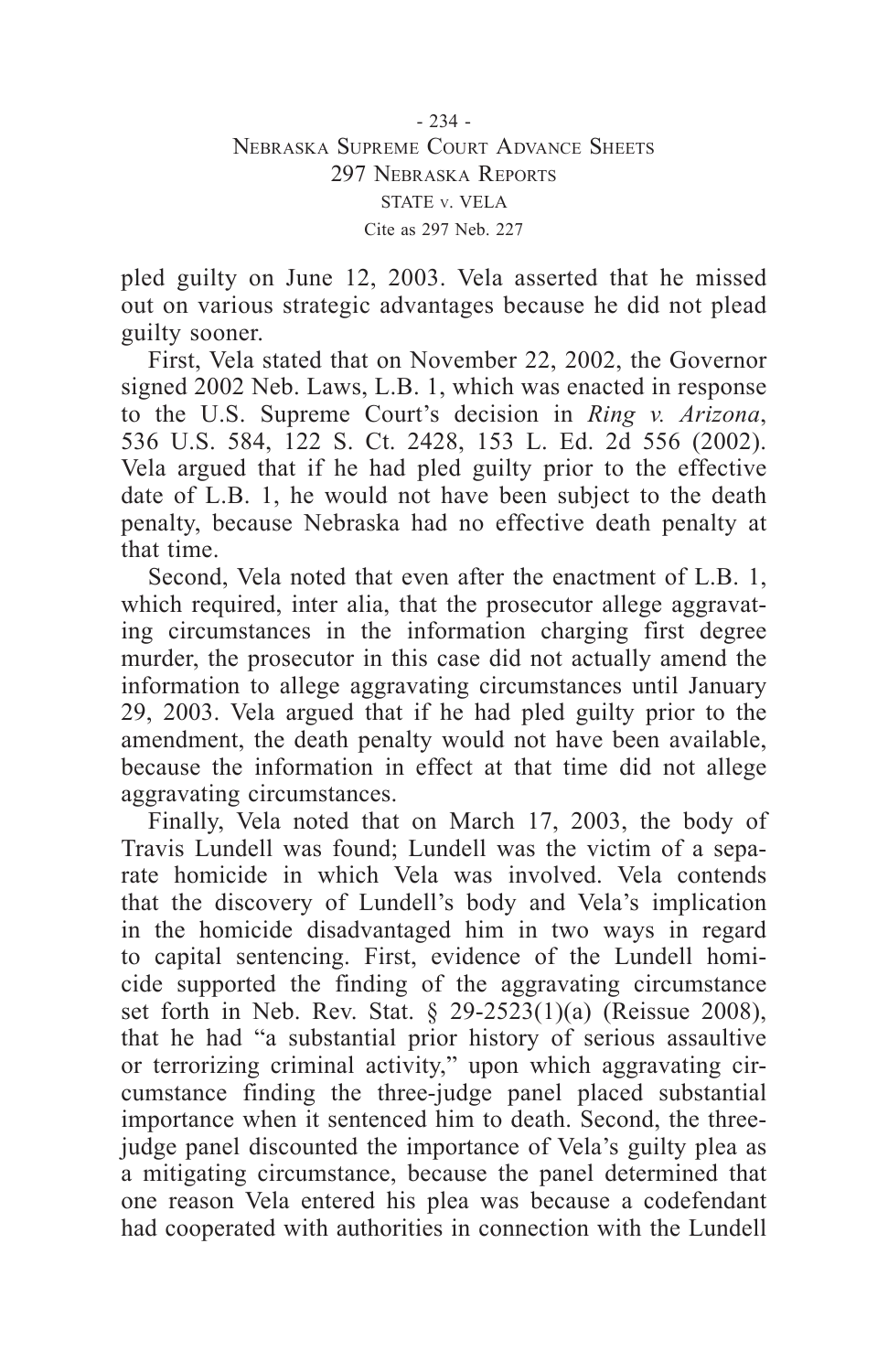- 235 - Nebraska Supreme Court Advance Sheets 297 Nebraska Reports STATE v. VELA Cite as 297 Neb. 227

homicide. Vela argued that if he had pled guilty before Lundell's body was found, evidence of the other homicide could not have been used either to support an aggravating circumstance or to diminish the mitigating effect of his guilty plea.

Vela summarized this claim by arguing that if counsel had advised or allowed him to plead guilty at an earlier stage of the proceedings, the above-enumerated events, which occurred prior to the entry of his plea, would not have disadvantaged him with respect to the imposition of the death penalty.

The district court rejected each aspect of Vela's claim that counsel was ineffective with regard to the timing of his plea. With regard to the enactment of L.B. 1, the court noted that in Vela's direct appeal, we had rejected a similar argument and stated that "the death penalty did not disappear from Nebraska law during the approximately 5-month period between the decision in *Ring* and the enactment of L.B. 1." *State v. Vela*, 279 Neb. 94, 109-10, 777 N.W.2d 266, 282 (2010). With regard to the allegation of aggravating circumstances in the information, the district court noted that we addressed the issue in the direct appeal of one of Vela's codefendants, determining that the notice of aggravation was a procedural rule that did not apply to pending litigation and that therefore, no error stemmed from the fact the original information filed by the State did not contain a notice of aggravation. See *State v. Galindo*, 278 Neb. 599, 774 N.W.2d 190 (2009).

With regard to the discovery of Lundell's body, the court noted that it was mere speculation that Vela's counsel knew about Vela's involvement in the Lundell homicide prior to the discovery of the body. The court further noted that the jury found five aggravating circumstances in connection with each of the homicides in this case; the court determined that the four other aggravating circumstances were sufficient to support imposition of the death penalty and that it would be mere speculation to say that the death penalty would not have been imposed if not for the aggravating circumstance supported by evidence of the Lundell homicide.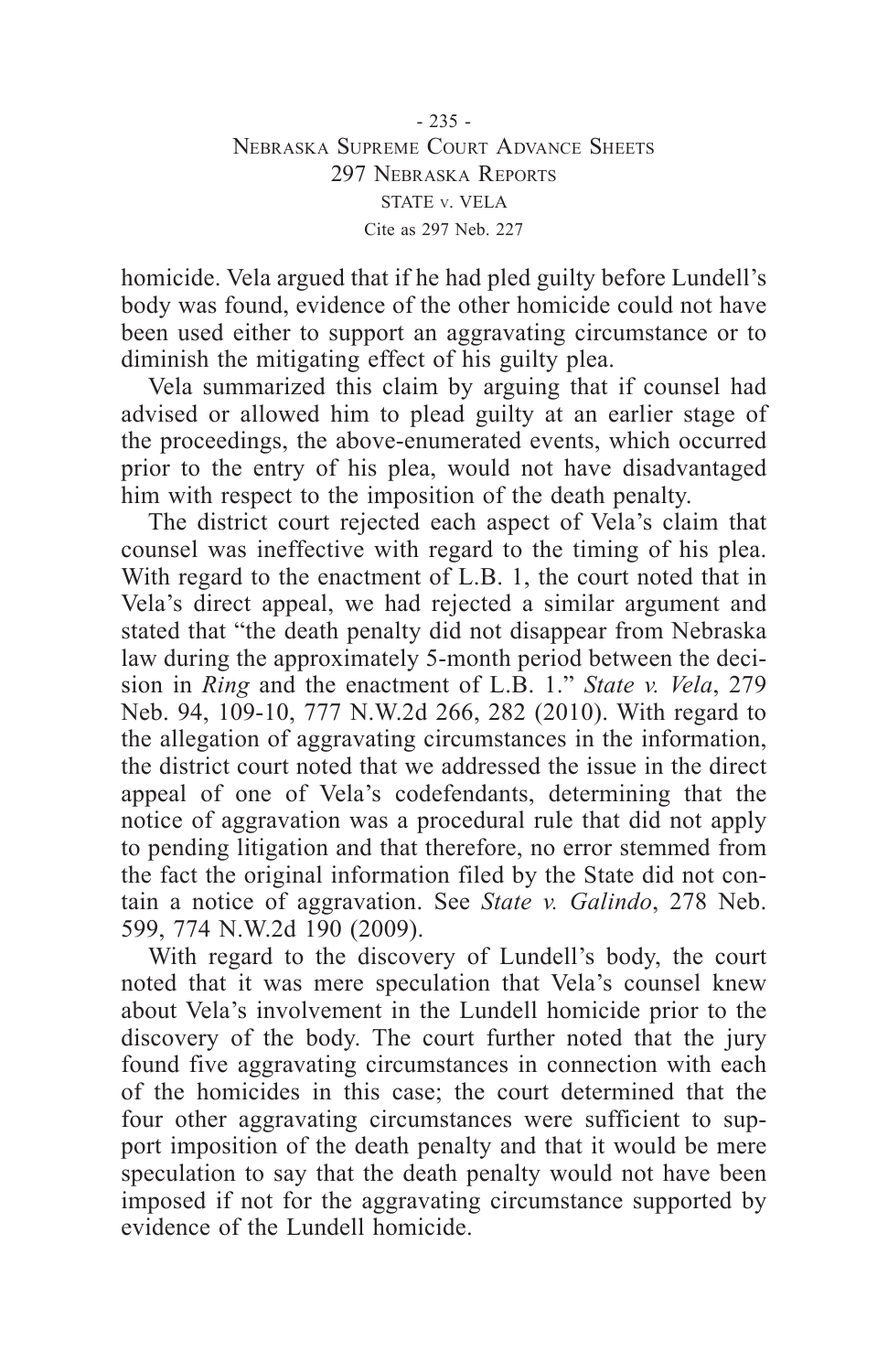With regard to the importance of his plea as a mitigating circumstance, the court similarly determined that it was mere speculation as to whether counsel knew a codefendant would cooperate with authorities in connection with the Lundell homicide. The court also noted that there were other factors that diminished the value of Vela's plea as a mitigating circumstance.

We agree with the district court's reasoning. With regard to Vela's first two arguments, our holdings in *State v. Vela, supra*, and *State v. Galindo, supra*, undermine Vela's allegation that he would not have been subject to the death penalty if counsel had advised him to enter a plea at an earlier date. In *Vela*, we rejected Vela's argument that *Ring v. Arizona*, 536 U.S. 584, 122 S. Ct. 2428, 153 L. Ed. 2d 556 (2002), effectively invalidated Nebraska's death penalty scheme and that Nebraska had no effective death penalty until L.B. 1 was enacted. We stated instead that "[b]efore, during, and after that period, Nebraska statutes provided that the maximum penalty for first degree murder was death." *State v. Vela*, 279 Neb. at 110, 777 N.W.2d at 282. In *Galindo*, we rejected the defendant's arguments that L.B. 1 required that the original information contain a notice of aggravation and that because the original information filed against him did not contain a notice of aggravation, he could not be sentenced to death. We noted that at the time the original information was filed against the defendant in *Galindo*, the statutory scheme did not require such notice and that the information was amended after the enactment of L.B. 1. We concluded that the notice of aggravation was a new procedural rule that had no retroactive effect on steps taken in an action before the statute took effect, and we therefore found "no error stemming from the fact that the original information did not contain a notice of aggravation." *State v. Galindo*, 278 Neb. at 628, 774 N.W.2d at 219. Based on these holdings in *Vela* and *Galindo*, we determine that Vela failed to demonstrate any prejudice resulting from counsel's failure to urge him to enter a plea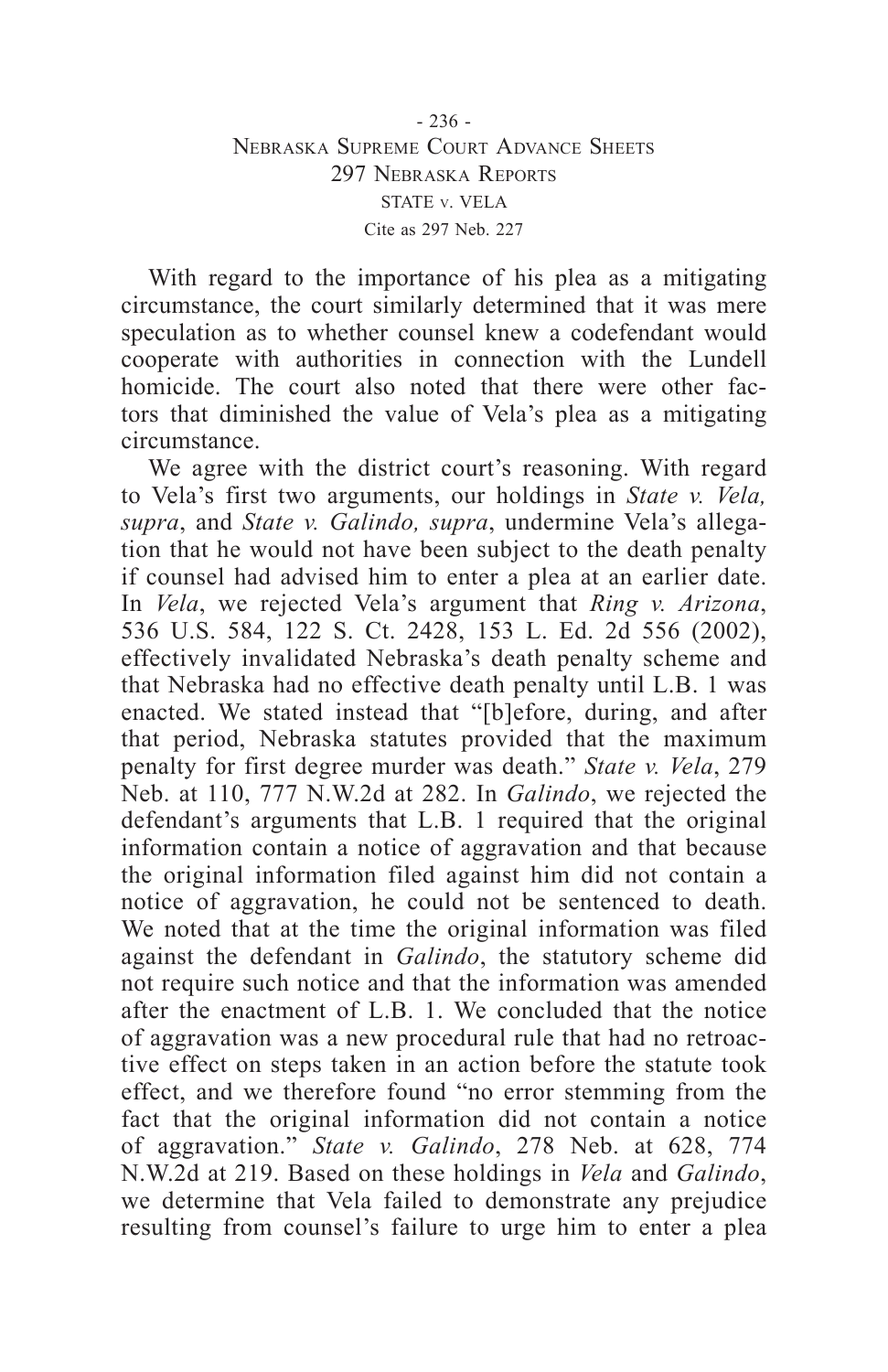- 237 - Nebraska Supreme Court Advance Sheets 297 Nebraska Reports STATE v. VELA Cite as 297 Neb. 227

prior to the enactment of L.B. 1 or the filing of the amended information against him.

With regard to the discovery of Lundell's body, we have reviewed the record and note that the sentencing panel relied on Vela's killing of Lundell to establish the aggravating circumstance that he had "a substantial prior history of serious assaultive or terrorizing criminal activity" under § 29-2523(1)(a) and that the sentencing panel stated that such aggravating circumstance "should be given the greatest weight, and it is of such a magnitude, that it alone is dispositive and outweighs all of the non-statutory mitigating circumstances." The sentencing panel also referred to certain facts related to the Lundell killing as reasons it did not find remorse to be a mitigating factor.

The record indicates that the Lundell killing played an important role in the panel's decision to impose the death penalty, and therefore, it is possible that the discovery of Lundell's body prejudiced Vela in this action. However, Vela cannot show that his trial counsel's performance was deficient for failing to advise him to enter a plea before Lundell's body was discovered. As the district court noted, Vela's claim required speculation that counsel knew of Vela's involvement in Lundell's killing before the body was discovered. A conclusion that counsel's performance was deficient would also require counsel to somehow know that Lundell's body would be discovered and when it would be discovered and to control the progress of the case to the extent that Vela would be convicted and sentenced before the body was discovered. Given the speculative nature of Vela's claim and the hypothetical circumstances just recited, we could not say that counsel's performance was deficient based on a failure to convince Vela to enter a plea before the body was discovered.

We find no merit to this claim, and we therefore conclude that the district court did not err when it rejected this claim without an evidentiary hearing.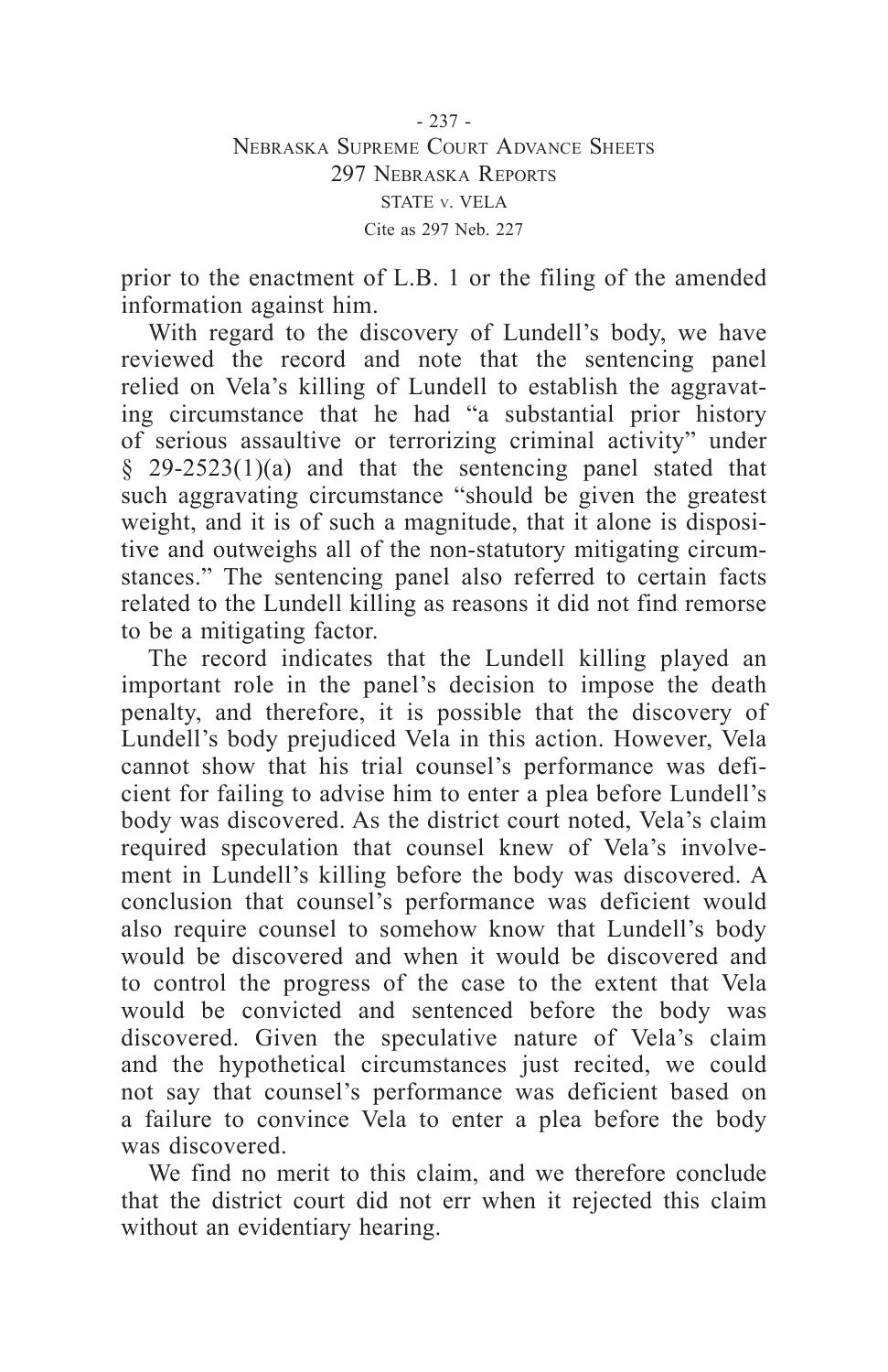- 238 - Nebraska Supreme Court Advance Sheets 297 Nebraska Reports STATE v. VELA Cite as 297 Neb. 227

# *Second Claim: Relationship of Prosecutor and Juror.*

In his amended motion for postconviction relief, Vela claimed that his counsel's performance was deficient because counsel failed to timely discover and to adequately challenge the existence of a personal relationship between a prosecutor and the presiding juror in the aggravation phase of the trial. Vela alleged that during jury voir dire, his counsel failed to ask R.S., a member of the venire who would eventually become the presiding juror, whether he knew any of the lawyers in the case, and that it was not until R.S. submitted a question to the court during jury deliberations that the prosecutor told Vela's defense counsel that R.S. was the prosecutor's pastor. Vela alleged that his counsel failed to move for a mistrial or for a new trial on the basis of the relationship between the prosecutor and the presiding juror and on the basis of the prosecutor's failure to timely disclose the relationship during jury selection. Vela further alleged that his counsel also failed to raise the issue on direct appeal. Vela argued that these failures of counsel prejudiced him, because if counsel had properly raised a challenge, the trial court would have declared a mistrial or granted a new trial or this court would have reversed his death sentences on appeal.

In its order denying postconviction relief, the district court noted that during the jury voir dire, R.S. responded to the court's questions by indicating that he could take an oath to sit as a fair and impartial juror and that he was not aware of any bias or prejudice for or against either side. The district court noted that R.S. had similarly responded to a question by the prosecutor by indicating that he could listen to the evidence and the law given by the judge. The court further noted that Vela's defense counsel had asked R.S., "'because of the relationship you have with the community as a minister, whether or not you would feel uncomfortable facing your congregation or other members of the community if you were the one person who said, no, the State didn't meet [its] burden'" and whether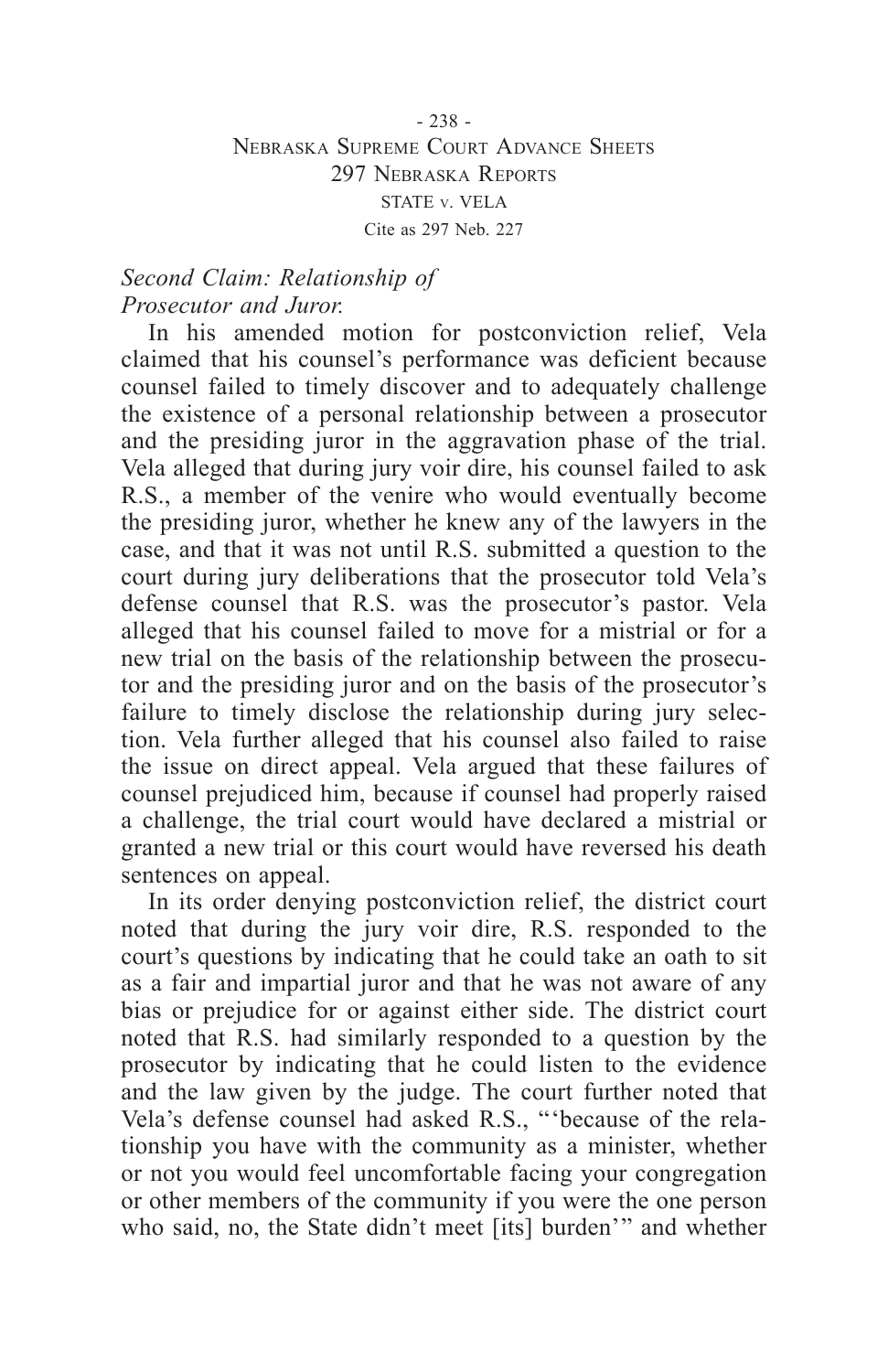R.S. "'would vote your conscious [sic] regardless of what the rest of the pack had in mind.'" R.S. responded to defense counsel's questions by indicating that he would not feel uncomfortable in that situation and that he would do what he felt was warranted. The postconviction court further noted that Vela did not allege that defense counsel would have struck the potential juror if counsel had known of the relationship nor did Vela allege the extent of the pastoral relationship between the juror and the prosecutor. The district court concluded that Vela was not entitled to postconviction relief on this claim.

[13] We agree that Vela's allegations do not show prejudice as a result of counsel's failure to challenge or strike the juror. The retention or rejection of a venireperson as a juror is a matter of discretion with the trial court, see *State v. Banks*, 278 Neb. 342, 771 N.W.2d 75 (2009), and Vela alleges nothing more than the conclusion that R.S.' pastoral relationship to the prosecutor indicates that R.S. could not have been fair and impartial. Given R.S.' statements during voir dire that he could be fair and impartial, that he was not aware of any bias or prejudice on his own part, and that his role as a minister in the community would not affect his decisions as a juror, the court would not have abused its discretion if it had rejected a challenge made against R.S. Furthermore, it is mere speculation whether counsel would have used a peremptory strike on R.S. rather than on other potential jurors if counsel had known of the relationship, and it is further speculation whether a different juror would have changed the result of the trial. Vela has not shown prejudice with respect to this claim.

We find no merit to this claim, and we therefore conclude that the district court did not err when it rejected this claim without an evidentiary hearing.

# *Third Claim: Appeal of*

# Batson *Rulings.*

In his amended motion for postconviction relief, Vela claimed that his counsel's performance was deficient because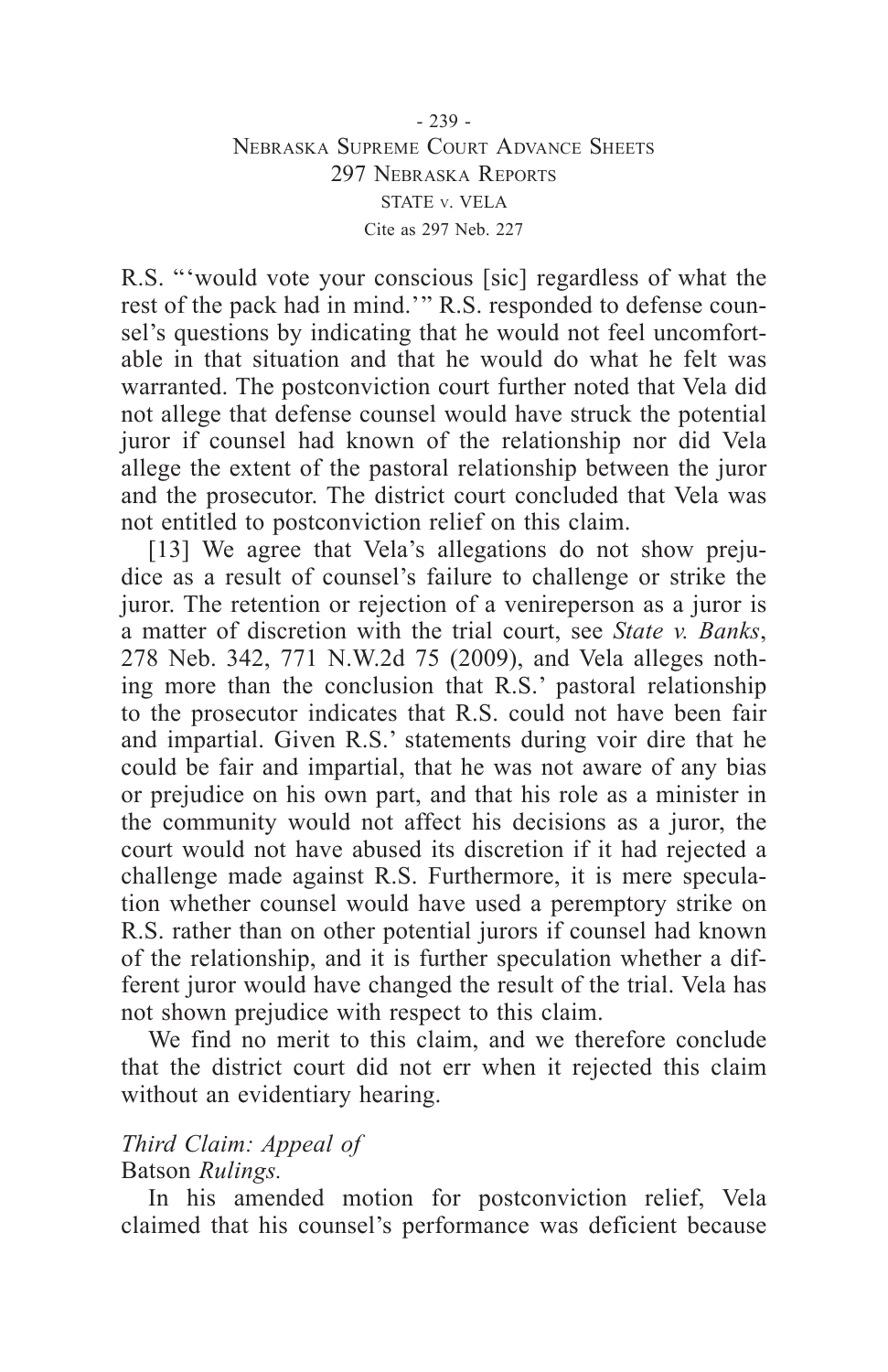counsel failed to assign error on direct appeal to the trial court's overruling of Vela's *Batson* challenges. Vela alleged that during peremptory strikes, the prosecutor struck the only Hispanic juror and the only African-American juror on the venire. Vela objected to the strikes on the basis of *Batson v. Kentucky*, 476 U.S. 79, 106 S. Ct. 1712, 90 L. Ed. 2d 69 (1986) (holding that prosecutor's privilege to strike individual jurors through peremptory challenges is subject to commands of Equal Protection Clause). Vela alleged that the prosecutor gave reasons for both strikes and that the trial court overruled defense counsel's objections. Vela claimed that he was prejudiced when counsel failed to challenge these rulings on direct appeal because this court "would have reversed Vela's death sentences and remanded the case to the district court for a new aggravation trial."

In its order denying postconviction relief, the district court noted that after Vela had challenged the strikes and pointed out that the potential jurors were, respectively, the only Hispanic and the only African-American on the venire, the burden shifted to the State to articulate race-neutral bases for striking the jurors. The court determined that the reasons given by the prosecutor, which the record shows generally went to personality traits and prior prosecutions of both potential jurors, met this burden and that defense counsel had "'no argument'" in response. The postconviction court determined that "[i]n the face of the race-neutral reason provided by the Madison County Attorney," it was not deficient performance for appellate counsel to not raise the issue on direct appeal and that there was not a substantial probability that the appellate court would have found error in the rulings. The district court concluded that Vela was not entitled to postconviction relief on this claim.

[14,15] An appellate court reviews de novo the facial validity of an attorney's race-neutral explanation for using a peremptory challenge as a question of law. *State v. Oliveira-Coutinho*, 291 Neb. 294, 865 N.W.2d 740 (2015). An appellate court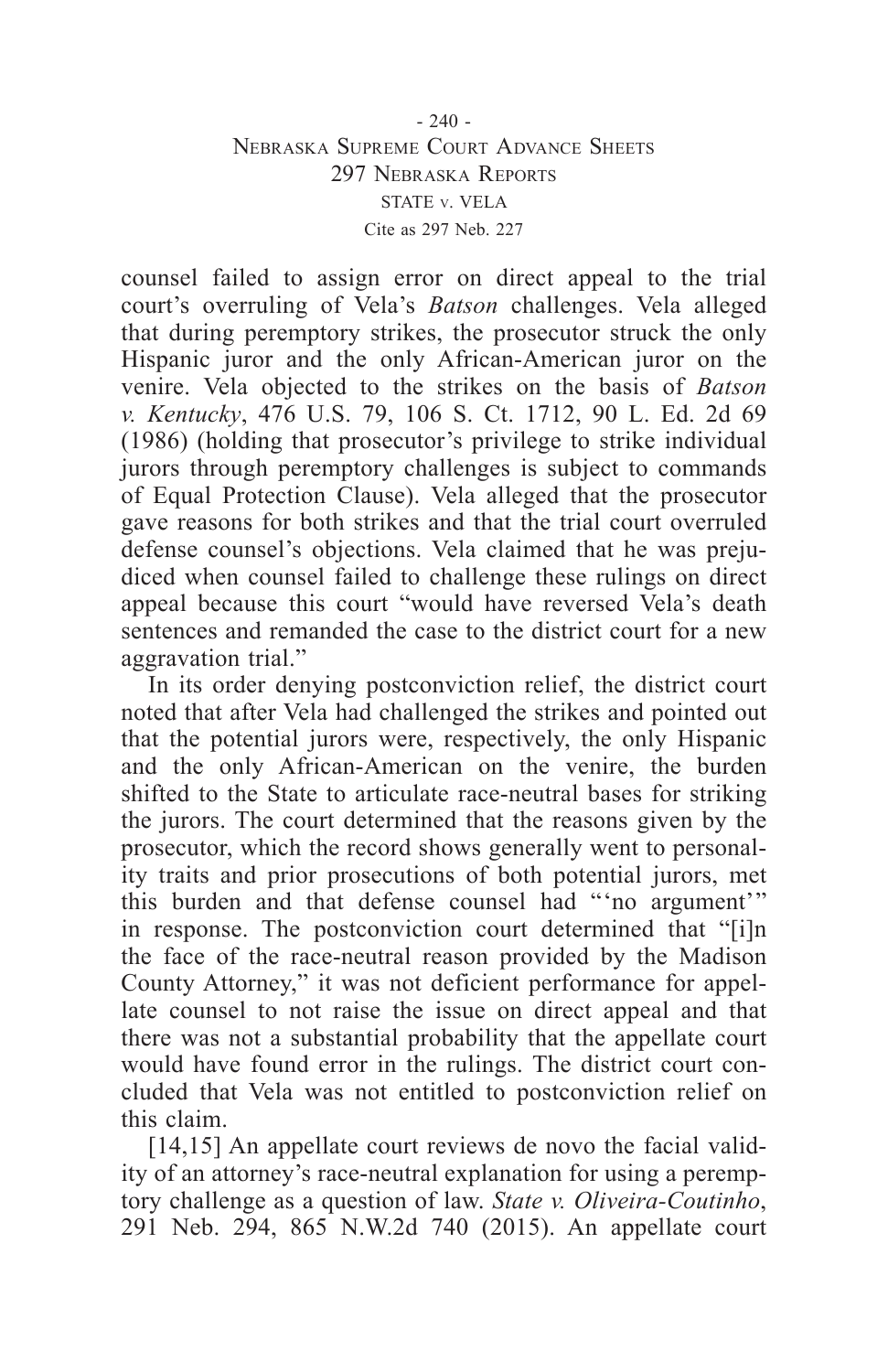- 241 - Nebraska Supreme Court Advance Sheets 297 Nebraska Reports STATE v. VELA Cite as 297 Neb. 227

reviews for clear error a trial court's factual determination regarding whether a prosecutor's race-neutral explanation is persuasive and whether the prosecutor's use of a peremptory challenge was purposefully discriminatory. *Id*. Given these standards of review, the prosecutor's race-neutral explanations, and the trial court's reasons for rejecting Vela's *Batson* challenges, we conclude that there was not a reasonable probability that inclusion of this issue in Vela's direct appeal would have changed the result of the appeal. Therefore, counsel's failure to raise the issue on appeal was not ineffective assistance. See *State v. Starks*, 294 Neb. 361, 883 N.W.2d 310 (2016).

We find no merit to this claim, and we therefore conclude that the district court did not err when it rejected this claim without an evidentiary hearing.

# *Fourth Claim: Intellectual Functioning.*

In his amended motion for postconviction relief, Vela generally claimed that his counsel's performance was deficient because counsel failed to adequately present a case to show that Vela was "mentally retarded," which would have precluded imposition of the death penalty. Among the specific failures of which Vela complained, Vela alleged that his counsel failed to allow the State's expert to conduct testing on Vela to fully determine his level of intellectual ability.

Vela alleged that after testing showed that his IQ was 75, which the trial court found established "the first statutory element of mental retardation," the State retained Dr. Leland Zlomke to further evaluate Vela. Vela alleged that Zlomke wanted to administer adaptive behavior testing but that Vela's counsel did not allow Zlomke to administer the test. Vela alleged that although the trial court found the first prong of the test for "mental retardation" was presented based on Vela's IQ of 75, the court was not warranted in finding that the second prong, "limitations in adaptive functioning," was not shown. Vela alleged that if his counsel had allowed Zlomke to administer adaptive behavior testing, the results would have shown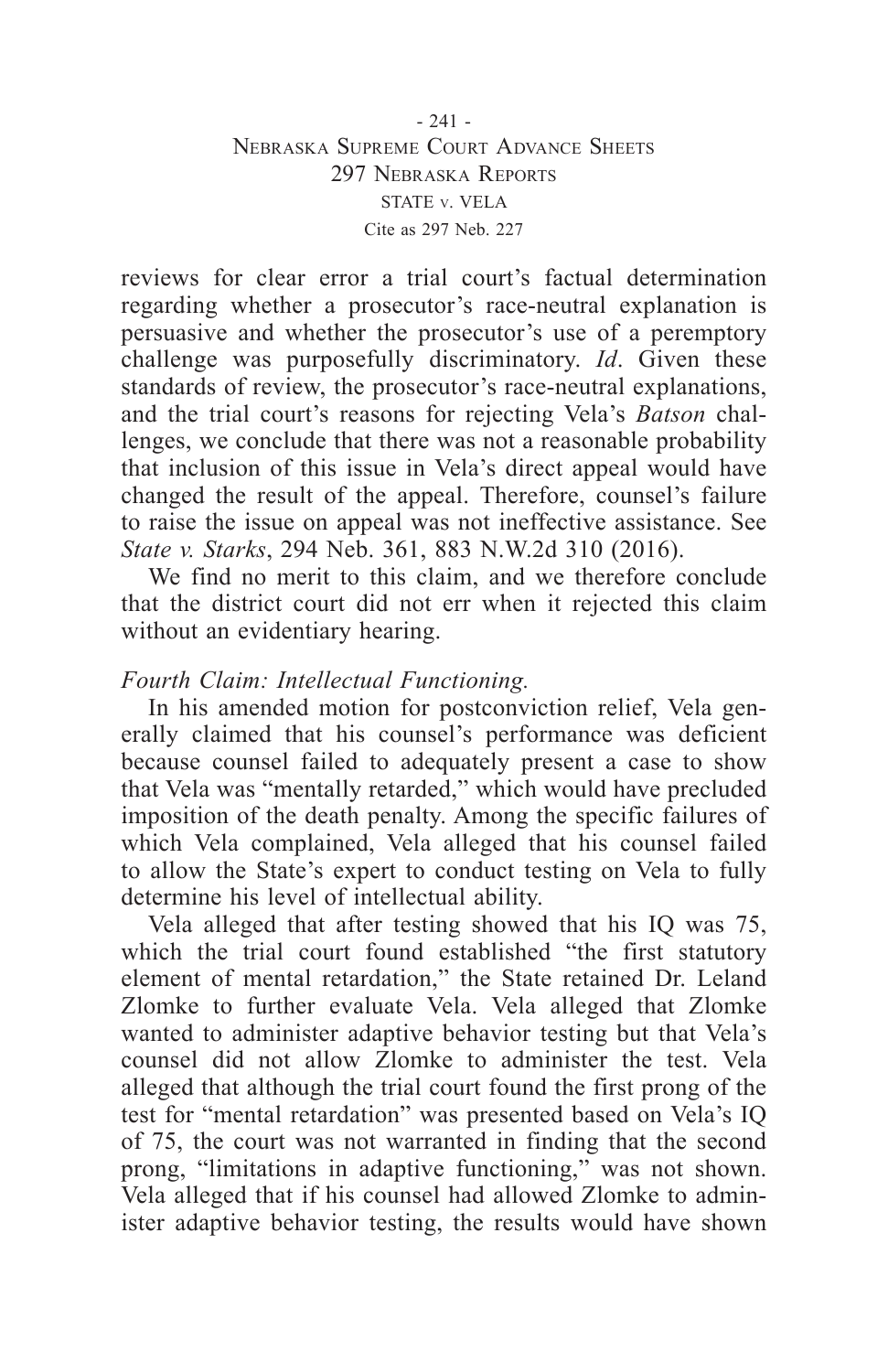that he had significant limitations in adaptive functioning in at least two of the relevant skill areas and that the court would have found that the second prong of the test for "mental retardation" had been established.

In its order denying postconviction relief, the district court rejected Vela's claims regarding counsel's failure to utilize experts to adequately establish his diminished mental capacity. The district court reviewed the testing done by several experts, including those retained at Vela's request and those retained at the State's request. The district court specifically rejected Vela's allegation that his counsel had refused to allow Zlomke to perform adaptive behavior testing on Vela. The court cited to our opinion in Vela's direct appeal and stated that the "record reflects that Zlomke had the opinion that Vela's overall adaptive behavior was appropriate for his age." The court concluded that this claim did not entitle Vela to postconviction relief.

In one of the portions of our opinion in Vela's direct appeal that was cited by the district court, we stated:

Utilizing two third-party informants who were acquainted with Vela for 2 to 3 months prior to his arrest, Zlomke administered a standardized test known as Scales of Independent Behavior-Revised to assess Vela's adaptive behavior. As a result of this testing, Zlomke concluded that while Vela had limitations in certain adaptive skill areas, his overall adaptive behavior was appropriate for his age.

*State v. Vela*, 279 Neb. 94, 137, 777 N.W.2d 266, 299 (2010). In another cited portion, we stated, "The district court's finding that Vela failed to prove significant deficits in adaptive behavior is supported by substantial evidence. . . . Zlomke administered a modified adaptive behavior test based on interviews with Vela's acquaintances and concluded that Vela fell within the average range of adaptive functioning." *Id*. at 151-52, 777 N.W.2d at 308. These portions of our opinion in Vela's direct appeal show that even if Vela's allegation that his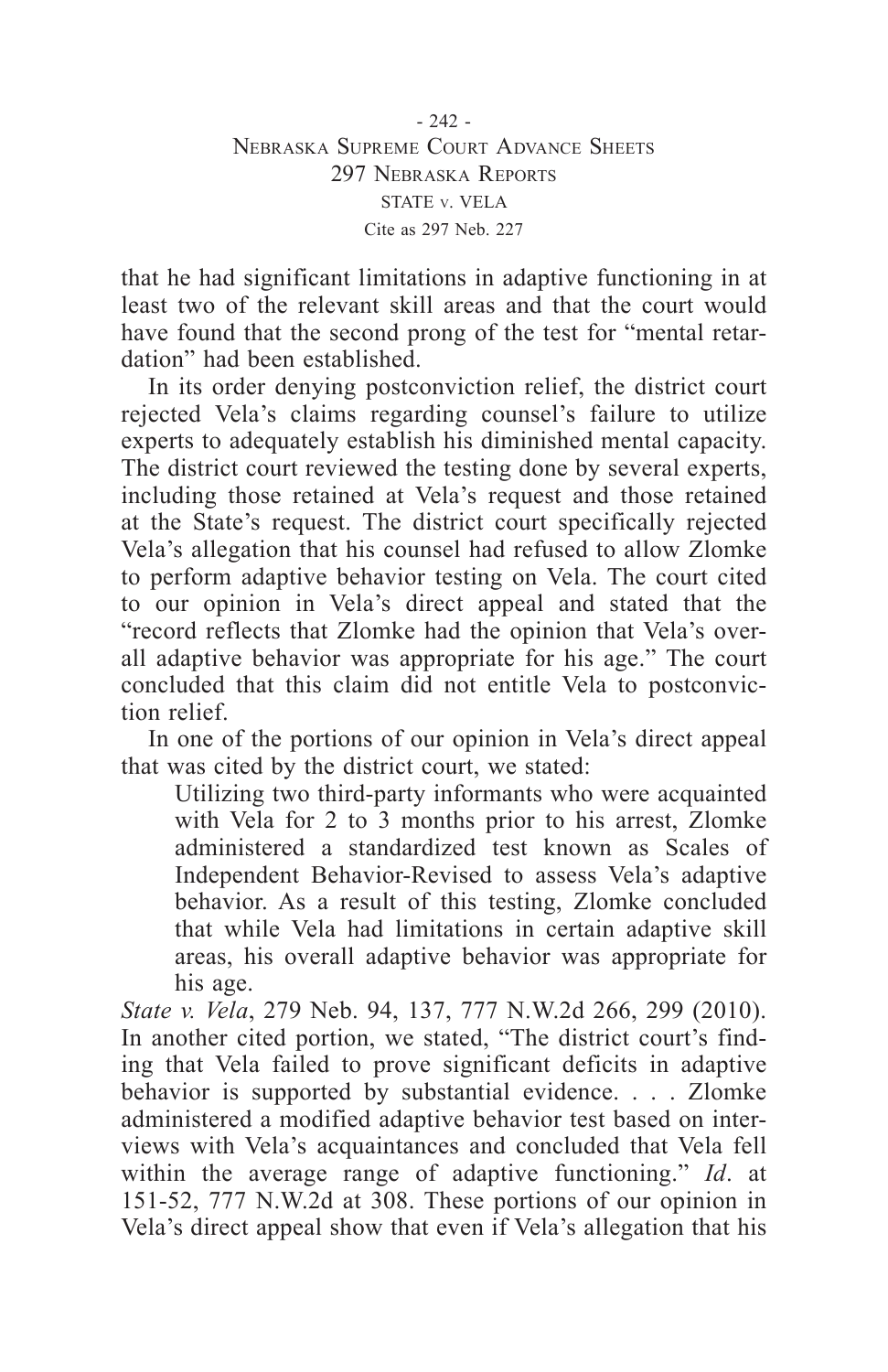- 243 - Nebraska Supreme Court Advance Sheets 297 Nebraska Reports STATE v. VELA Cite as 297 Neb. 227

counsel prevented Zlomke from performing adaptive testing on Vela is true, such action by counsel did not prejudice Vela, because Zlomke was able to use alternative means to evaluate Vela's adaptive behavior and Zlomke concluded that Vela's overall adaptive behavior was appropriate.

We note for completeness that during the pendency of this appeal, the U.S. Supreme Court decided *Moore v. Texas*, U.S.  $\qquad$ , 137 S. Ct. 1039, 197 L. Ed. 2d 416 (2017), in which it concluded that a state court had relied on superseded medical standards when it evaluated the defendant's adaptive functioning as a factor in determining whether the defendant's IQ of 74 warranted a finding that he was intellectually disabled. In the present case, Vela challenged the effectiveness of counsel based on his allegation that counsel completely prevented an evaluation of his adaptive functioning. Vela did not challenge the appropriateness of specific standards or methods that were used to evaluate his adaptive functioning, and therefore, consideration of that question is not before us in this appeal.

We find no merit to this claim, and we therefore conclude that the district court did not err when it rejected this claim without an evidentiary hearing.

#### *Fifth and Sixth Claims: Definition of Malice and Evidence to Negate Malice.*

In his amended motion for postconviction relief, Vela claimed that his counsel's performance was deficient because counsel failed to request a jury instruction defining "malice" in connection with the aggravating circumstance of Lundell's murder which served as evidence under  $\S$  29-2523(1)(a) which generally concerns a defendant's prior assaultive behavior and terrorizing criminal activity. He also claimed that counsel's performance was deficient because counsel failed to present evidence to negate a finding of malice with regard to such aggravating circumstance.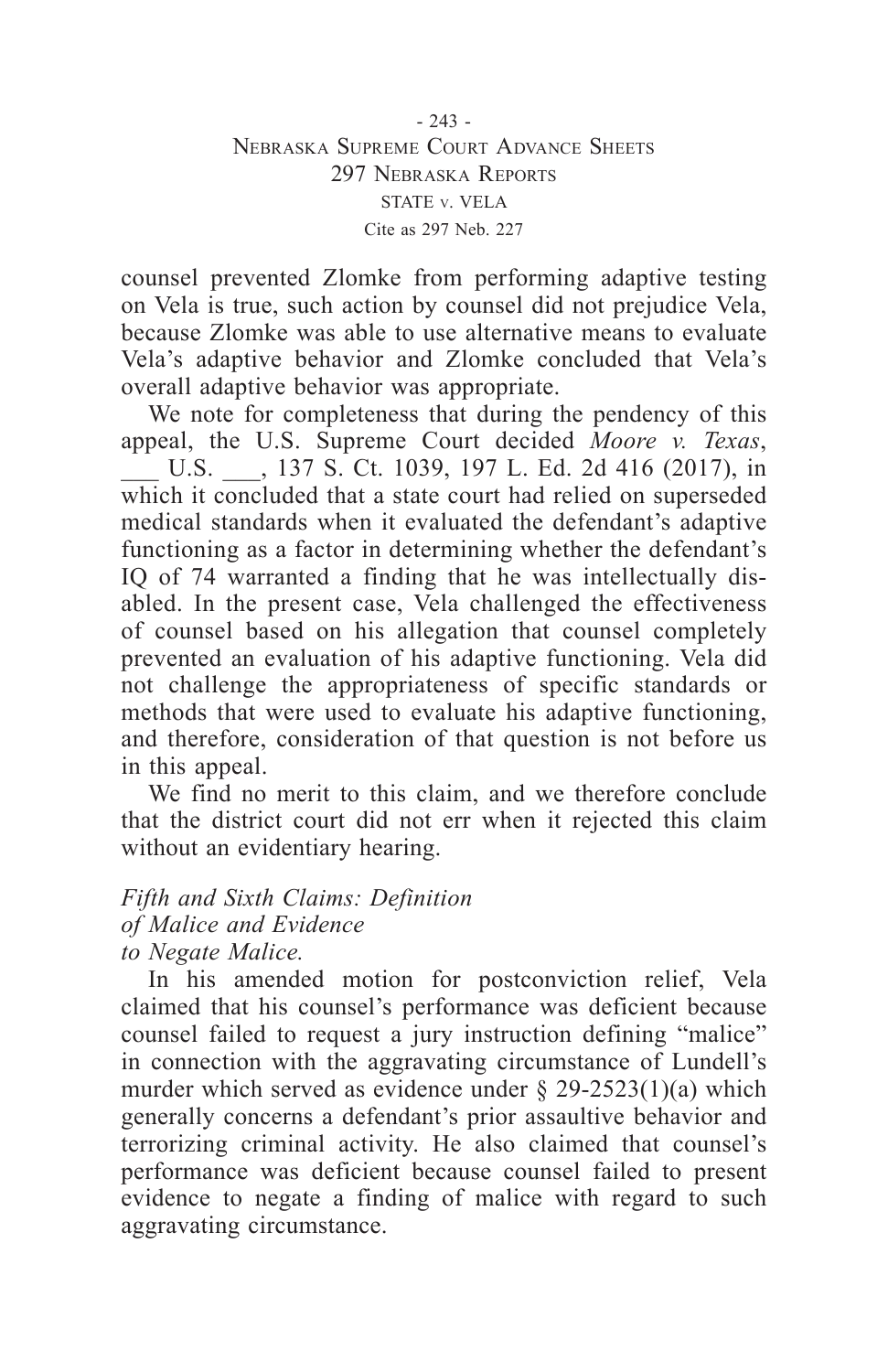More particularly, Vela claimed that in support of the aggravating circumstance set forth in  $\S$  29-2523(1)(a), the State alleged that Vela had a history of serious assaultive or terrorizing criminal activity and that it presented evidence of the Lundell homicide to support that allegation. Vela claimed that there was evidence available to defense counsel which would show that Vela did not kill Lundell with malice and that instead he was threatened and coerced by a codefendant. He also alleged that evidence of his diminished intellectual functioning would negate any finding of malice in connection with the killing of Lundell.

The district court concluded that Vela was not entitled to postconviction relief on either the claim related to a malice instruction or the claim related to evidence to negate a finding of malice. The district court stated that the aggravating circumstance set forth in  $\S$  29-2523(1)(a) "involves a review of [a] defendant's past criminal and assaultive terrorizing history" but that "[i]t does not involve a review of whether or not a defendant had the mental capacity to commit other crimes or engage in assaultive or terrorizing activity in the past."

The court also noted that in Vela's direct appeal, he had claimed that the failure to instruct the jury on the definition of malice in connection with the aggravating circumstance was plain error. We rejected this claim in the direct appeal and stated that "contrary to Vela's argument, we find no evidence in the record suggesting the absence of malice in the form of legal justification or excuse for the Lundell killing." *State v. Vela*, 279 Neb. 94, 117, 777 N.W.2d 266, 287 (2010). We further stated in our opinion in his direct appeal that Vela was not on trial for the murder of Lundell and instead that "Vela's involvement in the Lundell murder was simply the evidence by which the State sought to prove aggravating circumstance § 29-2323(1)(a), a 'substantial prior history of serious or assaultive terrorizing criminal activity' prior to the five murders for which he had been convicted." 279 Neb. at 118, 777 N.W.2d at 287.